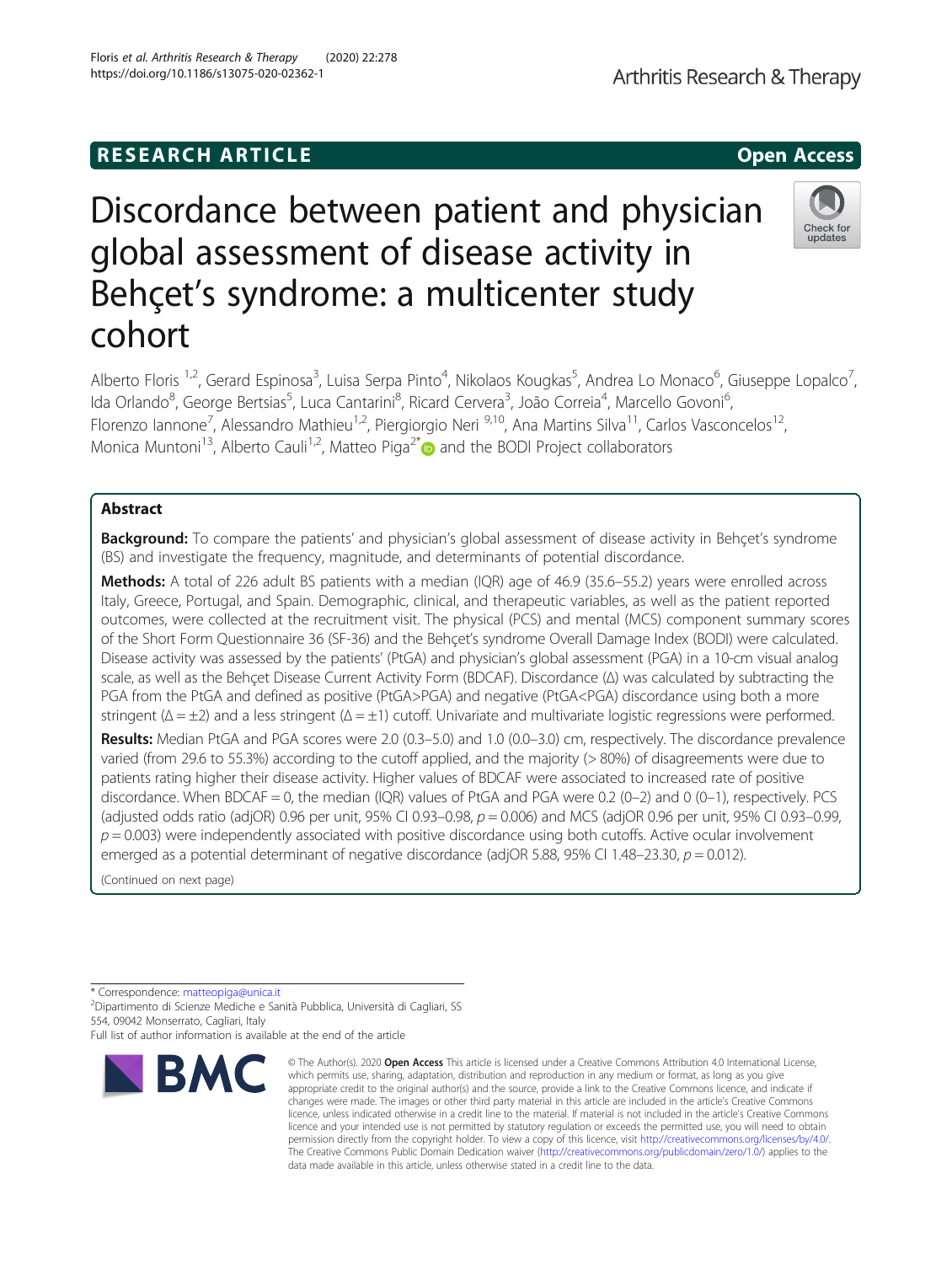#### (Continued from previous page)

**Conclusions:** PtGA and PGA should be considered as complementary measures in BS, as patients and physicians may be influenced by different factors when assessing active disease manifestations. Particularly, PtGA may be a useful tool in the assessment of BS disease activity, as it carries a low risk to misclassify an inactive disease, and may allow to capture aspects of the patient's health that negatively affect his well-being and the treatment.

Keywords: Behçet's syndrome, Disease activity, Outcome measure, Patients reported outcomes

#### Introduction

Behçet's syndrome (BS) is a multisystem inflammatory disease of unknown etiology, characterized by strong genetic background, distinctive geographic distribution, and a wide variability in clinical presentation  $[1-3]$  $[1-3]$  $[1-3]$  $[1-3]$  $[1-3]$ . It typically manifests with oral and genital ulcers, skin lesions, and uveitis, but musculoskeletal, nervous, vascular, and gastrointestinal involvement may occur leading to significant morbidity and mortality [\[4\]](#page-6-0).

Because of its clinical variability, it is difficult to define the disease activity in BS, and a validated and widely accepted tool for its measurement is not yet available.

The patient's global assessment (PtGA) and physician's global assessment (PGA) of disease activity on visual analogic scales have been frequently used in studies involving patients with BS. Indeed, although not formally validated, both PtGA and PGA have been endorsed for inclusion into the OMERACT core set of outcome mea-sures for BS [\[5](#page-6-0)].

According to the European League Against Rheumatism (EULAR) recommendations, the treatment of BS should be individually tailored and therapeutic decisions should be based on a consultation between patient and physician through shared decision-making [\[6](#page-6-0)]. Indeed, many studies on several chronic illnesses have shown that, when there is concordance between patients' and physicians' judgment on the disease status, adherence to treatment and outcomes significantly improve [\[7](#page-6-0)–[9](#page-6-0)].

However, the patients' opinions on disease activity do not always match those of their physicians and frequent discordance has been demonstrated in several rheumatic diseases including rheumatoid arthritis [[10](#page-6-0)–[12\]](#page-6-0), psoriatic arthritis [\[13](#page-6-0), [14\]](#page-6-0), ankylosing spondylitis [\[15](#page-6-0)], and systemic lupus erythematosus [\[16](#page-6-0)]. Despite its potential clinical relevance, little is known so far about the frequency, magnitude, and potential determinants of discordance between patients and physicians in BS.

In the view of an enhanced patient-physician partnership in the disease management, this study aimed to investigate the frequency, magnitude, and determinants of discordance in the patients' and physician's global assessment of disease activity in a multicenter cohort of BS patients.

# Methods

#### Patients

A post hoc analysis on data from patients recruited in the BODI Project validation cohort was performed. The BODI Project is an international multicenter crosssectional study aiming to develop and preliminarily validate the Behçet's syndrome Overall Damage Index (BODI), a tool specifically designed to identify and measure organ damage in BS [\[17](#page-6-0)]. The BODI validation cohort consisted of 228 adult patients  $(≥ 18 \text{ years}$  old), diagnosed with BS according to the ISG [[18\]](#page-6-0) or ICBD [[19\]](#page-6-0) criteria, and having a disease duration of at least 12 months. The study was conducted according to general and local regulation and approved by the ethics committee of the coordinating center at the AOU of Cagliari (Prot. PG/2018/17158).

#### Data collection

Demographic, clinical, and therapeutic data were assessed and recorded by the recruiting physician at the enrolment visit. Self-reported outcomes were recorded by the patients during the same visit. Active disease manifestations were categorized as follows: mucocutaneus (oral aphthosis and/or genital ulcers and/or skin lesions), arthritis, ocular, and major organ involvement (vascular and/or GI and/or nervous lesions). The presence of any chronic comorbidity was also recorded (malignancy, cardiovascular and respiratory disease, metabolic disorders, major depressive disorder, other immunomediate diseases). Disease activity was evaluated by the PtGA and PGA, as well as the Behçet Disease Current Activity Form (BDCAF) [[20](#page-6-0)]. PtGA and PGA were assessed through a single question ("How active was your/the patient's BS during the last week?") on an anchored 10-cm visual analogic (0.5-cm graded), where 0 corresponded to "no disease activity" and 10 to "the highest disease activity." At each center, the PGA assessor was a single physician with expertise in BS. Irreversible organ damage accrual was also assessed by using the BODI [[17](#page-6-0)]. Different aspects of the health-related quality of life (HR-QoL) were assessed through the patient-rated Short Form Questionnaire in 36 items (SF-36), and the physical (PCS) and mental (MCS) component summary scores were recorded [[21](#page-6-0)]. Finally, the ongoing therapies at the enrolment visit were recorded.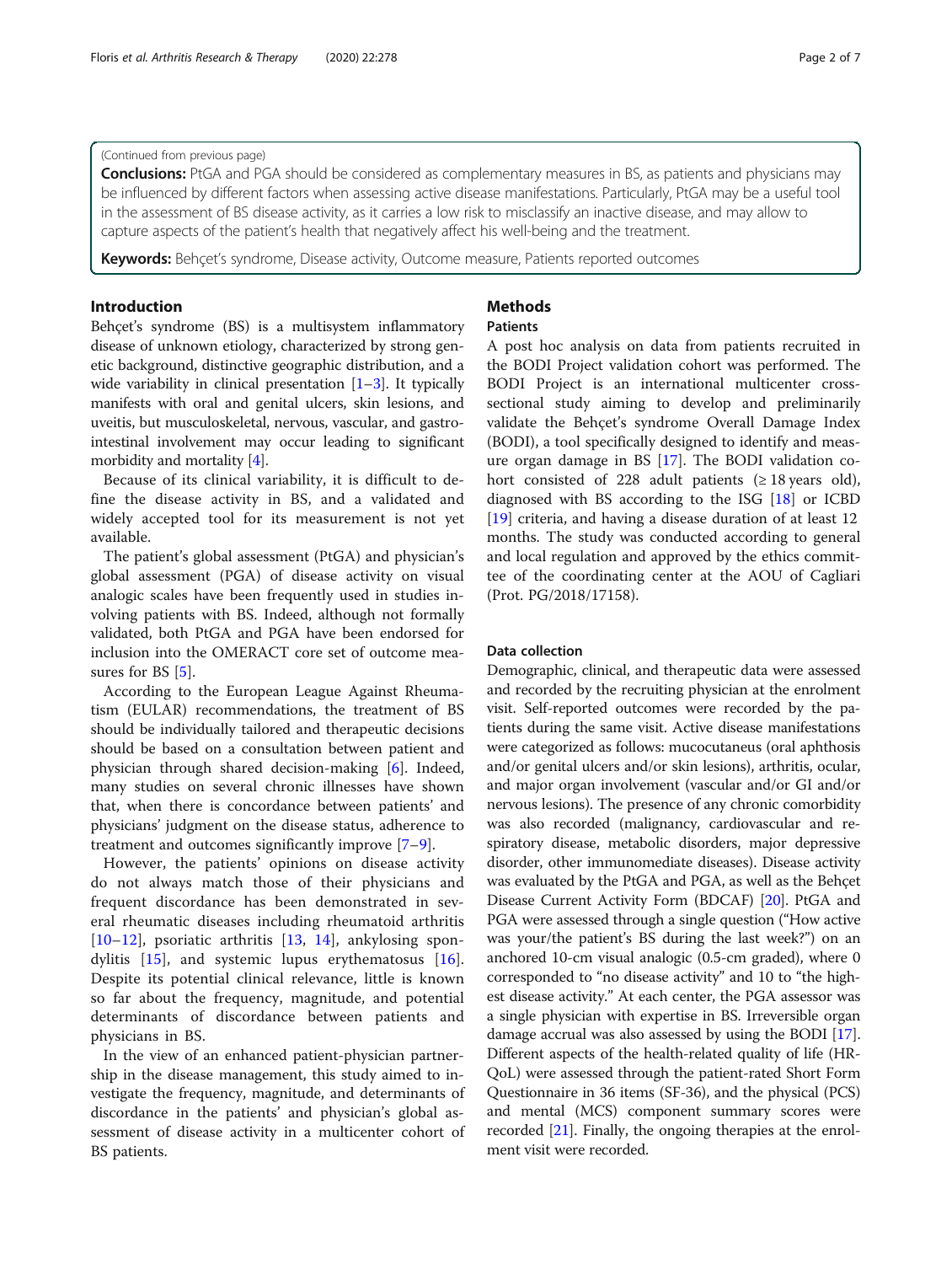#### Definition of discordance

A discrepancy score was calculated by subtracting the PGA from the PtGA ("PtGA − PGA"). As there was not a validated definition of clinically relevant difference between such measures, two cutoffs, one more stringent  $(\pm 2)$  and one less stringent  $(\pm 1)$ , were chosen by rounding to the standard deviation of the mean absolute discrepancy score in the BODI cohort. Thus, the relationship between PtGA and PGA was classified in three categories: (a) positive discordance, when the patient rated higher than her/his physician ("PtGA – PGA"  $\ge$  + 2 or  $+1$ ); (b) negative discordance, when the patient rated lower than her/his physician ("PtGA – PGA"  $\le -2$  or – 1); and (c) concordance, when the discrepancy score was  $> -2$  and  $< +2$  or  $> -1$  and  $< +1$  (Fig. 1).

To assess the potential impact of the extent of disease activity, when assessed by an objective instrument, the rate of discordance/concordance was assessed by stratifying patients according to different ranges of the corrected BDCAF score  $(0, 1-3, 4-6, \text{ and } \ge 7 \text{ points}).$ 

### Candidate determinants of discordance

Age, gender, disease duration, chronic comorbidities, active disease manifestations, and ongoing treatments were explored as potential demographic, clinical, and therapeutic determinants of discordance between PtGA and PGA. To investigate the potential misleading impact of damage accrual in the overall assessment of disease activity, correlation between BODI score and the PtGA-PGA discordance was also analyzed. To explore the potential influence of different aspects of the patient's mental and physical domains of the HR-QoL, the PCS and MCS scales of the SF-36 were analyzed as potential determinants of discrepancy.

#### Statistical analysis

The sample distribution of variables was described as mean ± standard deviation (SD) or median with interquartile range (IQR), for continuous variables, or as frequencies and percentages, for categorical variables.

The discrepancy score was calculated, and the prevalence of positive and negative discordance was separately evaluated by using both the thresholds of  $\pm 2$  and  $\pm 1$ .

The association between PtGA-PGA discordance (dependent variable) and its potential determinants (independent variables) was evaluated through univariate and multivariate logistic regression, and results were presented as odds ratio (OR) with 95% CI both crude and adjusted (adj). Variables showing associations with  $p$  values ≤ 0.10 in univariate analysis were included in multivariate analysis. Both for positive and negative discordance, two separate analyses have been performed by using the cutoff of  $\pm 2$  and  $\pm 1$  for significant discrepancy.

The statistical significance was set for  $p < 0.05$ . Statistical analyses were performed using SPSS® software (version 24.0, Armonk, NY, USA).

#### Results

#### Patients

Out of the 228 patients enrolled in the BODI cohort, 226 were recruited for the present study. Two were excluded for missing PtGA or PGA data. Males were 111 (49.1%). The median (IQR) enrollment age and disease

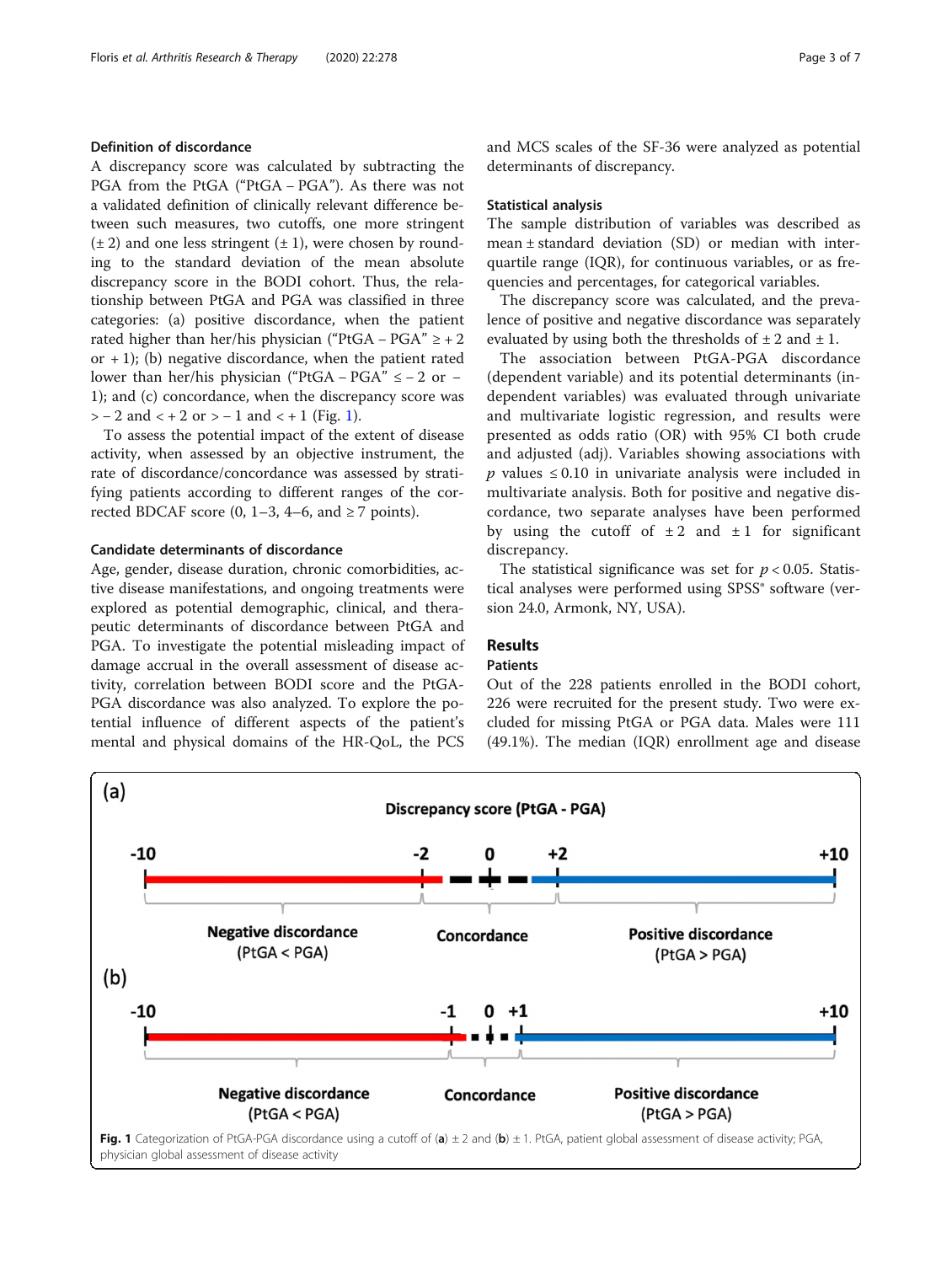duration were 46.9 (35.6–55.2) and 11.7 (5.9–20.8) years, respectively. The median (IQR) BDCAF score was 3.0  $(0.0-5.0)$ , with 106  $(46.9\%)$  patients having at least one active disease manifestation. Details on the baseline characteristic of the studied cohort are reported in Table 1.

#### Prevalence and magnitude of discordance

In the whole cohort, the median (IQR) PtGA and PGA scores were respectively 2.0 (0.3–5.0) and 1.0 (0.0–3.0) cm, with a mean  $(\pm SD)$  absolute discrepancy score of 1.3 (1.5).

When the discordance between PtGA and PGA was analyzed by using a discrepancy score threshold of  $\pm 2$ , positive and negative discordance were recorded in 59 (26.1%) and 8 (3.5%) patients, respectively, whereas concordance was observed in the remaining 159 (70.4%) cases (Fig. [2a](#page-4-0)). When a discrepancy score of  $\pm 1$  was applied, positive discordance, negative discordance, and concordance rates were 101 (44.7%), 24 (10.6%), and 101 (44.7%) patients, respectively (Fig. [2b](#page-4-0)).

|  | <b>Table 1</b> Baseline features of the study cohort ( $n = 226$ ) |  |  |  |  |  |
|--|--------------------------------------------------------------------|--|--|--|--|--|
|--|--------------------------------------------------------------------|--|--|--|--|--|

| Males, $n$ $(\%)$                    | 111 (49.1%)        |  |  |
|--------------------------------------|--------------------|--|--|
| Age at enrolment, median (IQR) years | 46.9 (35.6–55.2)   |  |  |
| Disease duration, median (IQR) years | 11.7 (5.9-20.8)    |  |  |
| Comorbidities, n (%)                 | 99 (43.8%)         |  |  |
| <b>Active disease manifestations</b> |                    |  |  |
| Mucocutaneous lesions, n (%)         | 83 (36.7%)         |  |  |
| Ocular involvement, n (%)            | 12 (5.3%)          |  |  |
| Arthritis, n (%)                     | 17 (7.5%)          |  |  |
| Major organ involvement, n (%)       | 20 (8.8%)          |  |  |
| <b>Disease activity indices</b>      |                    |  |  |
| PGA, median (IQR) score              | $1.0(0.0 - 3.0)$   |  |  |
| PtGA, median (IQR) score             | $2.0(0.3 - 5.0)$   |  |  |
| BDCAF, median (IQR) score            | $3.0(0.0 - 5.0)$   |  |  |
| Irreversible organ damage            |                    |  |  |
| BODI, median (IQR) score             | $1.0(0.0-2.0)$     |  |  |
| HR-QoL (by SF-26)                    |                    |  |  |
| PCS, median (IQR) score              | 46.6 (38.8-54.2)   |  |  |
| MCS, median (IQR) score              | 44.9 (35.9 - 54.4) |  |  |
| Current and past therapy             |                    |  |  |
| Colchicine, n (%)                    | 107 (47.3%)        |  |  |
| Glucocorticoids, n (%)               | 104 (45.6%)        |  |  |
| Immunosuppressants, n (%)            | 95 (42.0%)         |  |  |
| Biologics, n (%)                     | 49 (21.7%)         |  |  |

IQR interquartile range, BDCAF Behçet's Disease Current Activity Form, PGA physician global assessment, PtGA patient global assessment of disease activity, BODI Behçet's syndrome Overall Damage Index, HR-QoL health-related quality of life, PCS physical component summary in the SF-36 questionnaire, MCS mental component summary in the SF-36 questionnaire

When patients were stratified according to the BDCAF score, a progressive decrease in the frequency of concordance and a concomitant increase in the frequency of positive discordance were recorded, both using the cutoff of  $\pm 2$  and, more remarkably, of  $\pm 1$ . Negative discordance rate remained substantially stable (Fig. [3\)](#page-4-0). In patients with  $BDCAF = 0$ , the median (IQR) value of PtGA and PGA was  $0.2$   $(0-2)$  and  $0$   $(0-1)$ , respectively.

#### Determinants of positive discordance (PtGA>PGA)

In univariate analysis, positive discordance, as defined by a discrepancy score  $\geq$  + 2, was significantly associated with ongoing treatment with glucocorticoids (OR 2.07, 95% CI 1.13–3.79, p 0.018) and lower scores in the PCS (OR 0.95, 95% CI 0.92–0.97, p < 0.001) and MCS (OR 0.95, 95% CI 0.93–0.98, p < 0.001) scales of the SF-36 questionnaire. In multivariate analysis, only PCS (adjusted odds ratio (adjOR) 0.96, 95% CI 0.93-0.98,  $p =$ 0.006) and MCS (adjOR 0.96, 95% CI 0.93–0.99,  $p =$ 0.003) were independently associated with positive discordance ([Supplementary material](#page-5-0)).

When a discrepancy score  $\geq$  + 1 was applied to identify positive discordance, a significant association in univariate analysis was found for active mucocutaneous lesions (OR 1.99, 95% CI 1.15-3.44,  $p = 0.014$ ), ongoing treatment with glucocorticoid (OR 2.00, 95% CI 1.17–3.40,  $p = 0.011$ ), and lower values of the PCS (OR 0.95, 95% CI 0.93–0.98,  $p < 0.001$  and MCS (OR 0.94, 95% CI 0.92–0.96,  $p < 0.001$ ). In multivariate analysis, an independent association was confirmed only for PCS (adjOR 0.97, 95% CI 0.92–1.00,  $p = 0.046$  and MCS (adjOR 0.95, 95% CI 0.92–0.98, p < 0.001) [\(Supplementary](#page-5-0) [material](#page-5-0)).

#### Determinants of negative discordance (PtGA<PGA)

In univariate analysis, negative discordance, as defined by a discrepancy score  $\leq$  - 2, was significantly associated with active ocular involvement (OR 6.93, 95% CI 1.24– 38.78,  $p = 0.027$ ), whereas a trend toward statistical significance was found for the association with the presence of any chronic comorbidity (OR 4.03, 95% CI 0.80– 20.43,  $p = 0.092$ ). In multivariable analysis, active ocular lesions were confirmed to be the only factor independently associated with negative discordance (adjOR 7.68, 95% CI 1.29–45.59,  $p = 0.025$ ) ([Supplementary material](#page-5-0)).

When a discrepancy score  $\le -1$  was applied to identify negative discordance, a significant association in univariate analysis was found for active ocular involvement (OR 4.85, 95% CI 1.34–17.54,  $p = 0.016$ ), whereas a trend toward statistical significance was found for the presence of any chronic comorbidity (OR 2.34, 95% CI 0.98–5.60,  $p = 0.056$ ) and not-use of biologic drugs (OR 0.14, 95% CI 0.02–1.06,  $p = 0.057$ ). In multivariable analysis, active ocular lesions were confirmed to be the only factor independently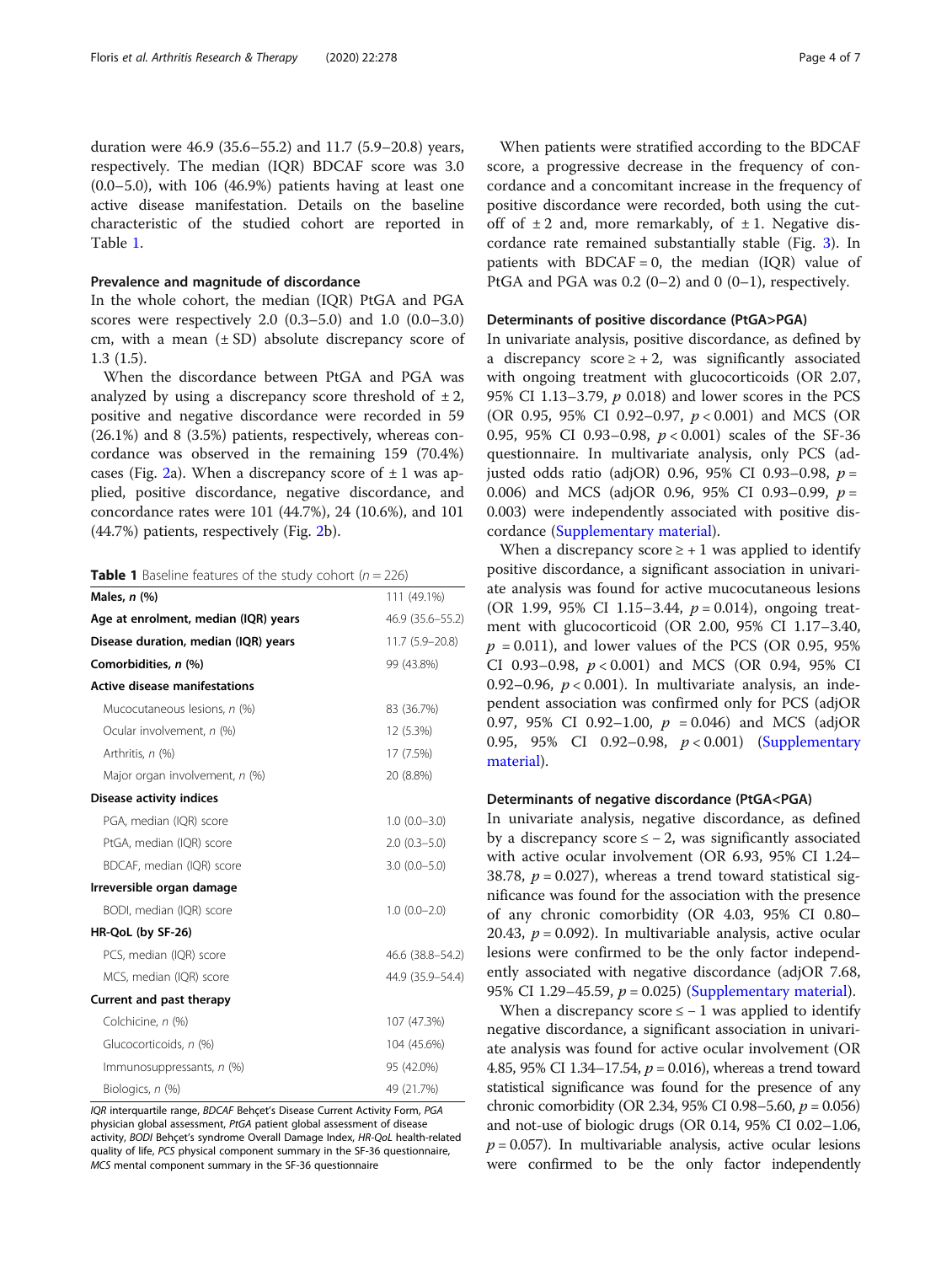<span id="page-4-0"></span>

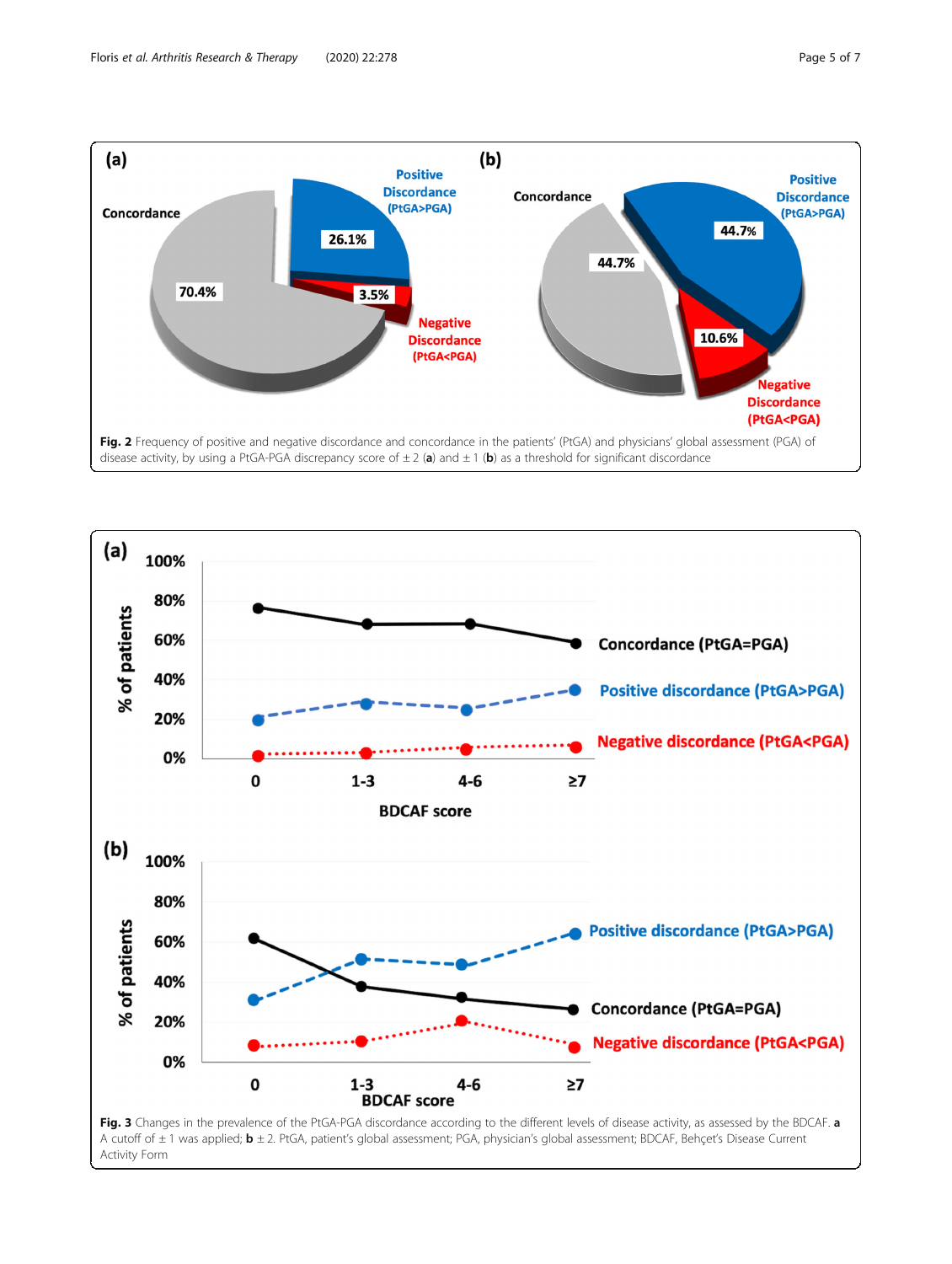<span id="page-5-0"></span>associated with negative discordance (adjOR 5.88, 95% CI 1.48–23.30,  $p = 0.012$ ) (Supplementary material).

#### **Discussion**

This study provides original and meaningful data on the frequency, extent, and potential determinants of the gap between patient's and physician's assessment of disease activity in BS.

In our multicenter cohort, PtGA was on average higher than PGA and the prevalence of discordance varied (from 29.6 to 55.3%) according to the cutoff applied for its definition. In case of disagreement, most patients rated higher disease activity than their physicians (> 80%), whereas negative discordance was rare. Further, discordance was more frequent in patients with high disease activity, according to the BDCAF. The patientperceived physical and mental domains of QoL played a major role in the occurrence of positive PtGA-PGA discordance. Ocular involvement emerged as a potential determinant of negative discordance, even though the reliability of such result may be affected by the low of prevalence of this type of discordance and the small number of cases with active eye involvement.

The data on prevalence of PtGA-PGA discordance we recorded in our BS cohort are consistent with those reported in several other studies on different rheumatic diseases, where a trend toward a higher rating of disease activity by patients than by their physicians was observed in 30–50% of cases. In many of these studies, the authors concluded that using PtGA without an adequate counterbalance by other objective indices may result in overtreatment of patients because of non-inflammatory alterations that are unresponsive to the pharmacological therapy  $[7-11]$  $[7-11]$  $[7-11]$  $[7-11]$  $[7-11]$ . In our cohort, we observed a high frequency of agreement between PtGA and PGA in patients with low BDCAF values, whereas the level of disagreement grew up as the BDCAF values increased. These findings suggest that patients and physicians have a higher level of agreement in judging inactive disease state, whereas they mainly disagree in judging the extent and severity of active manifestations. Moreover, evidence of the self-perceived physical and mental domains of QoL as main determinant of discordance would reveal that, when patients are asked to evaluate how much their BS is active, they might be influenced by other aspects of their health and well-being. From a clinical point of view, the agreement between PtGA and PGA in scoring low levels of disease activity ensures a high probability of correctly classifying the low BS activity state. This could be of special interest for the future definition of core set domains for low disease activity or disease remission. On the other hand, disagreement in judging the extent of disease activity should induce clinicians to an in-depth assessment aimed to identify the reasons for

discordance and exclude incipient or unapparent disease manifestations. Further longitudinal studies are needed to understand how considering the PtGA-PGA disagreement in the therapeutic decision-making.

Some limitations should be taken into account interpreting the results of our study. First, the small number of patients from other countries with high prevalence of BS may limit the generalizability of our findings. Second, education and socio-economic factors were not included as potential determinants of discordance, because of the lack of these data in the BODI study. Finally, the low frequency of active major organ involvement in our cohort may have prevented to identify its role in explaining the occurrence of PtGA-PGA discordance.

#### Conclusions

Patient-assessed and physician-assessed measures of disease activity should be considered as complementary and should be used together to improve the mutual understanding of disease activity state, as well as the partnership in the disease management. Particularly, PtGA may be a useful tool in the assessment of BS disease activity, as it carries a low risk to misclassify an inactive disease, and may allow to capture aspects of the patients health that negatively affect their well-being and the treatment outcomes. Further research is needed to evaluate the long-term consequence of discordance and the benefit of specific interventions for its reduction.

#### Supplementary Information

Supplementary information accompanies this paper at [https://doi.org/10.](https://doi.org/10.1186/s13075-020-02362-1) [1186/s13075-020-02362-1](https://doi.org/10.1186/s13075-020-02362-1).

Additional file 1: Table S1. Determinants of positive discordance (PtGA > PGA) with a discrepancy threshold of  $\geq$  +2. Table S2. Determinants of positive discordance (PtGA > PGA) with a discrepancy threshold  $\geq +1$ . Table S3. Determinants of negative discordance (PtGA < PGA) with a discrepancy threshold of  $\leq$  -2. Table S4. Determinants of negative discordance (PtGA < PGA) with a discrepancy threshold of  $\leq$  -1.

#### Abbreviations

BS: Behçet's syndrome; PtGA: Patient's global assessment; PGA: Physician's global assessment; OMERACT: Outcome Measures in Rheumatology Clinical Trials; EULAR: European League Against Rheumatism; BODI: Behçet's syndrome Overall Damage Index; ISG: International Study Group for Behçet's Disease; ICBD: International Criteria for Behçet's Disease; BDCAF: The Behçet Disease Current Activity Form; HR-QoL: Health-related quality of life; SF36: Short Form Questionnaire in 36 items; PCS: Physical component summary; MCS: Mental component summary; SD: Standard deviation; IQR: Interquartile range; OR: Odds ratio; adjOR: Adjusted odds ratio; CI: Confidence interval; DAS28: Disease Activity Score on 28 Joints

#### Acknowledgements

The BODI Project collaborators: Nestor Avgoustidis, Ignazio Cangemi, Elisabetta Chessa, Mattia Congia, Maria Ester D'Amico, Raquel Faria, Gema M Lledó, Vittorio Pirani, Roberto Ríos-Garcés, Ernestina Santos, Vincenzo Venerito, and Antonio Vitale.

The authors would like to thank all the patients participating in this research.